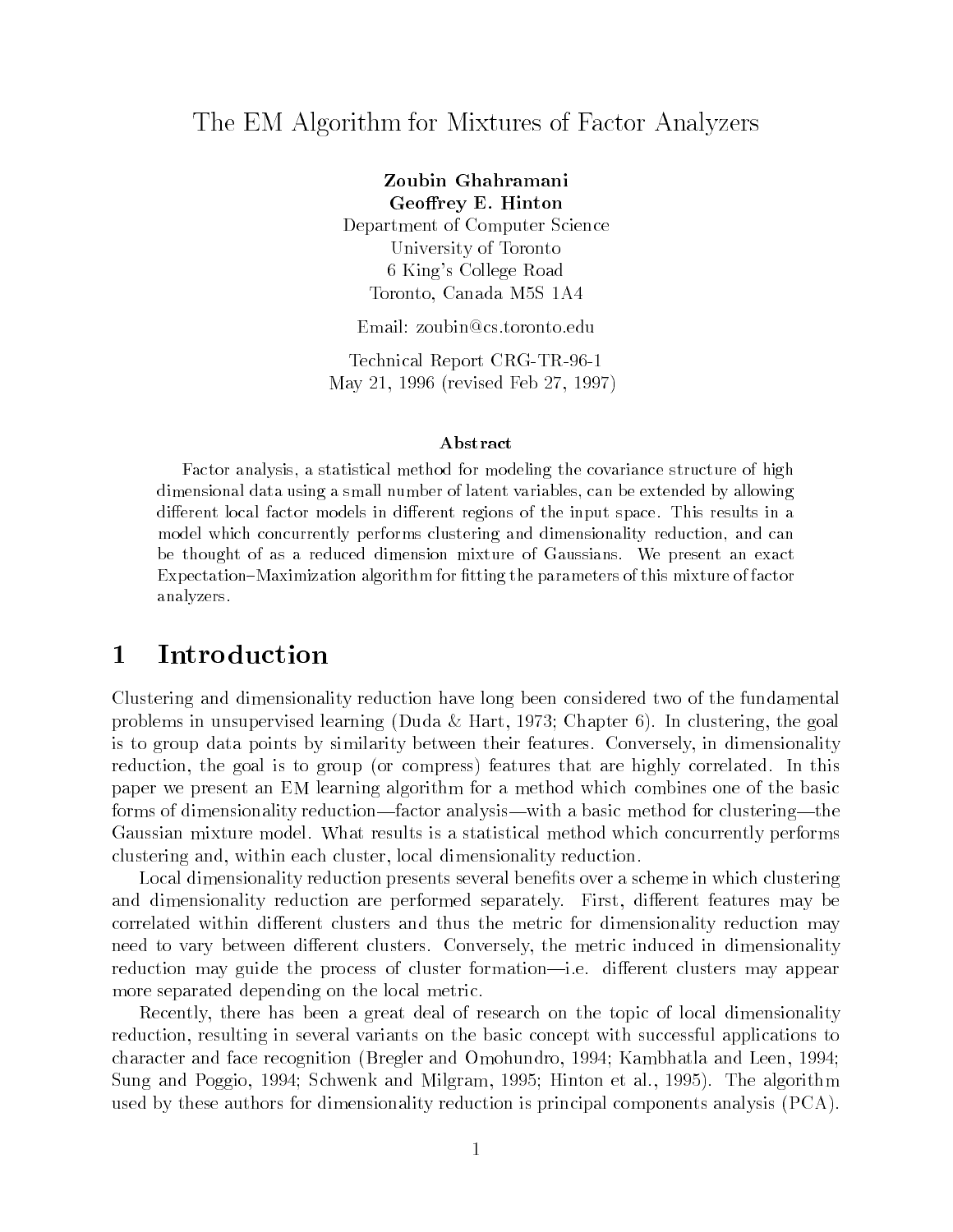

Figure 1: The factor analysis generative model (in vector form).

PCA, unlike maximum likelihood factor analysis (FA), does not define a proper density model for the data, as the cost of coding a data point is equal anywhere along the principal component subspace (i.e. the density is un-normalized along these directions). Furthermore, PCA is not robust to independent noise in the features of the data (see Hinton et al., 1996, for a comparison of PCA and FA models) . Hinton, Dayan, and Revow (1996), also exploring an application to digit recognition, were the first to extend mixtures of principal components analyzers to a mixture of factor analyzers. Their learning algorithm consisted of an outer loop of approximate EM to fit the mixture components, combined with an inner loop of gradient descent to fit each individual factor model. In this note we present an exact EM algorithm for mixtures of factor analyzers which obviates the need for an outer and inner loop. This simplifies the implementation, reduces the number of heuristic parameters (i.e. learning rates or steps of conjugate gradient descent), and can potentially result in speed-ups.

In the next section we present background material on factor analysis and the EM algorithm. This is followed by the derivation of the learning algorithm for mixture of factor analyzers in section 3. We close with a discussion in section 4.

## 2 Factor Analysis

In maximum likelihood factor analysis  $(FA)$ , a *p*-dimensional real-valued data vector **x** is modeled using a k-dimensional vector of real-valued factors,  $z$ , where k is generally much smaller than  $p$  (Everitt, 1984). The generative model is given by:

$$
\mathbf{x} = \Lambda \mathbf{z} + \mathbf{u},\tag{1}
$$

where  $\Lambda$  is known as the *factor loading matrix* (see Figure 1). The factors **z** are assumed to be  $\mathcal{N}(0, I)$  distributed (zero-mean independent normals, with unit variance). The pdimensional random variable **u** is distributed  $\mathcal{N}(0, \Psi)$ , where  $\Psi$  is a diagonal matrix. The diagonality of  $\Psi$  is one of the key assumptions of factor analysis: The observed variables are independent given the factors. According to this model,  $\mathbf x$  is therefore distributed with zero mean and covariance  $\Lambda\Lambda' + \Psi$ , and the goal of factor analysis is to find the  $\Lambda$  and  $\Psi$  that best model the covariance structure of x. The factor variables <sup>z</sup> model correlations between the elements of x, while the <sup>u</sup> variables account for independent noise in each element of x.

The <sup>k</sup> factors play the same role as the principal components in PCA: They are informative projections of the data. Given  $\Lambda$  and  $\Psi$ , the expected value of the factors can be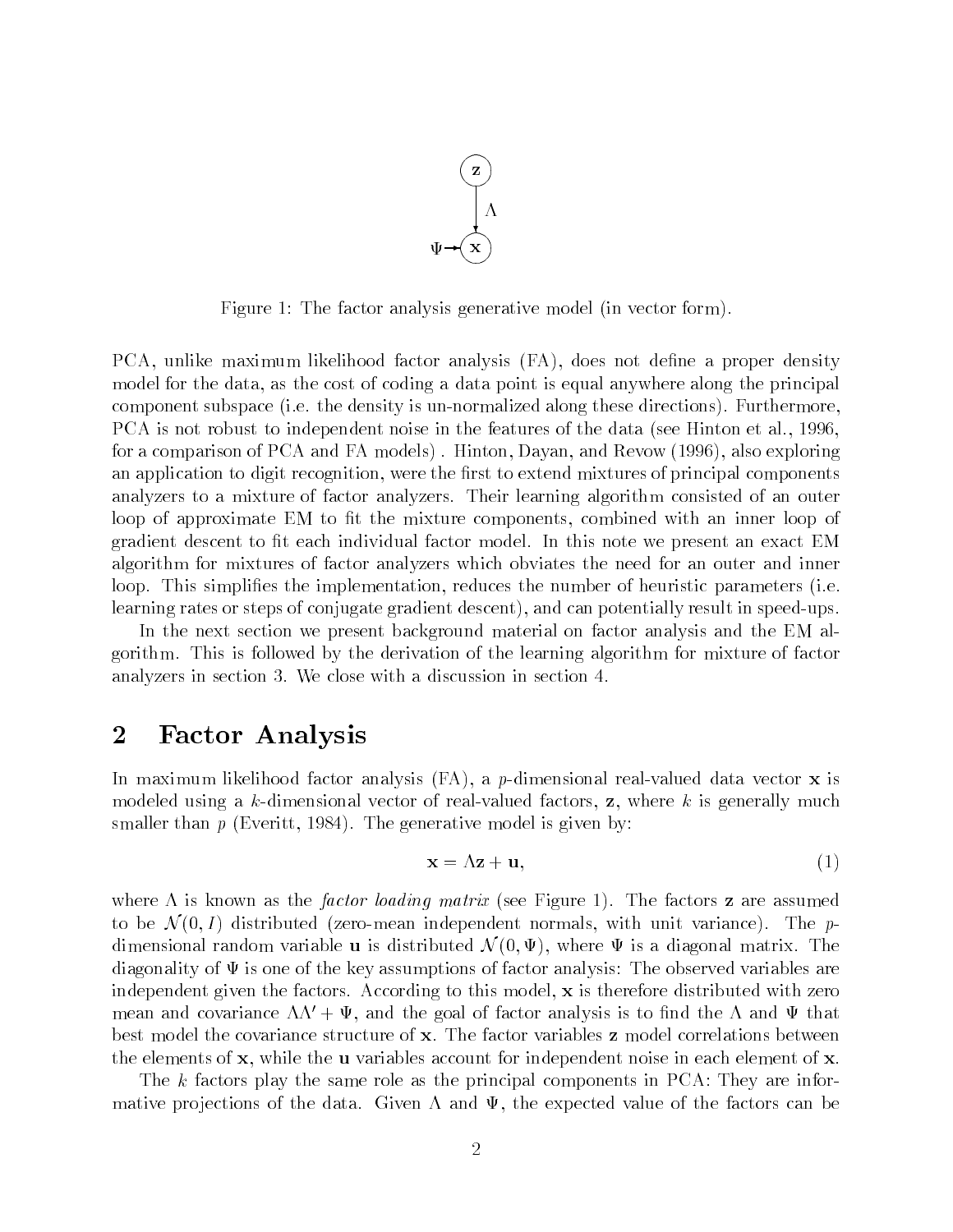computed through the linear projection:

$$
E(\mathbf{z}|\mathbf{x}) = \beta \mathbf{x},\tag{2}
$$

where  $\rho = \Lambda \left( \Psi + \Lambda \Lambda \right)$  , a fact that results from the joint normality of data and factors:

$$
P\left(\left[\begin{array}{c} \mathbf{x} \\ \mathbf{z} \end{array}\right]\right) = \mathcal{N}\left(\left[\begin{array}{c} 0 \\ 0 \end{array}\right], \left[\begin{array}{cc} \Lambda\Lambda' + \Psi & \Lambda \\ \Lambda' & I \end{array}\right]\right). \tag{3}
$$

Note that since  $\Psi$  is diagonal, the  $p \times p$  matrix ( $\Psi + \Lambda\Lambda$  ), can be emclently inverted using the matrix inversion lemma:

$$
(\Psi + \Lambda \Lambda')^{-1} = \Psi^{-1} - \Psi^{-1} \Lambda (I + \Lambda' \Psi^{-1} \Lambda)^{-1} \Lambda' \Psi^{-1},
$$

where I is the  $\kappa \times \kappa$  identity matrix. Furthermore, it is possible (and in fact necessary for EM) to compute the second moment of the factors,

$$
E(\mathbf{z}\mathbf{z}'|\mathbf{x}) = \text{Var}(\mathbf{z}|\mathbf{x}) + E(\mathbf{z}|\mathbf{x})E(\mathbf{z}|\mathbf{x})'
$$
  
=  $I - \beta \Lambda + \beta \mathbf{x} \mathbf{x}' \beta'$ , (4)

which provides a measure of uncertainty in the factors, a quantity that has no analogue in PCA.

The expectations (2) and (4) form the basis of the EM algorithm for maximum likelihood factor analysis (see Appendix A and Rubin & Thayer, 1982):

**E-step:** Compute  $E(\mathbf{z}|\mathbf{x}_i)$  and  $E(\mathbf{z}|\mathbf{x}_i)$  for each data point  $\mathbf{x}_i$ , given  $\Lambda$  and  $\Psi$ .

M-step:

$$
\Lambda^{\text{new}} = \left(\sum_{i=1}^{n} \mathbf{x}_{i} E(\mathbf{z}|\mathbf{x}_{i})'\right) \left(\sum_{l=1}^{n} E(\mathbf{z}\mathbf{z}'|\mathbf{x}_{l})\right)^{-1} \tag{5}
$$

$$
\Psi^{\text{new}} = \frac{1}{n} diag \left\{ \sum_{i=1}^{n} \mathbf{x}_{i} \mathbf{x}'_{i} - \Lambda^{\text{new}} E[\mathbf{z} | \mathbf{x}_{i}] \mathbf{x}'_{i} \right\},
$$
\n(6)

where the *diag* operator sets all the off-diagonal elements of a matrix to zero.

#### $\bf{3}$ Mixture of Factor Analyzers

Assume we have a mixture of m factor analyzers indexed by  $\omega_i$ ,  $j = 1, \ldots, m$ . The generative model now obeys the following mixture distribution (see Figure 2):

$$
P(\mathbf{x}) = \sum_{j=1}^{m} \int P(\mathbf{x}|\mathbf{z}, \omega_j) P(\mathbf{z}|\omega_j) P(\omega_j) d\mathbf{z}.
$$
 (7)

As in regular factor analysis, the factors are all assumed to be  $\mathcal{N}(0, I)$  distributed, therefore,

$$
P(\mathbf{z}|\omega_j) = P(\mathbf{z}) = \mathcal{N}(0, I). \tag{8}
$$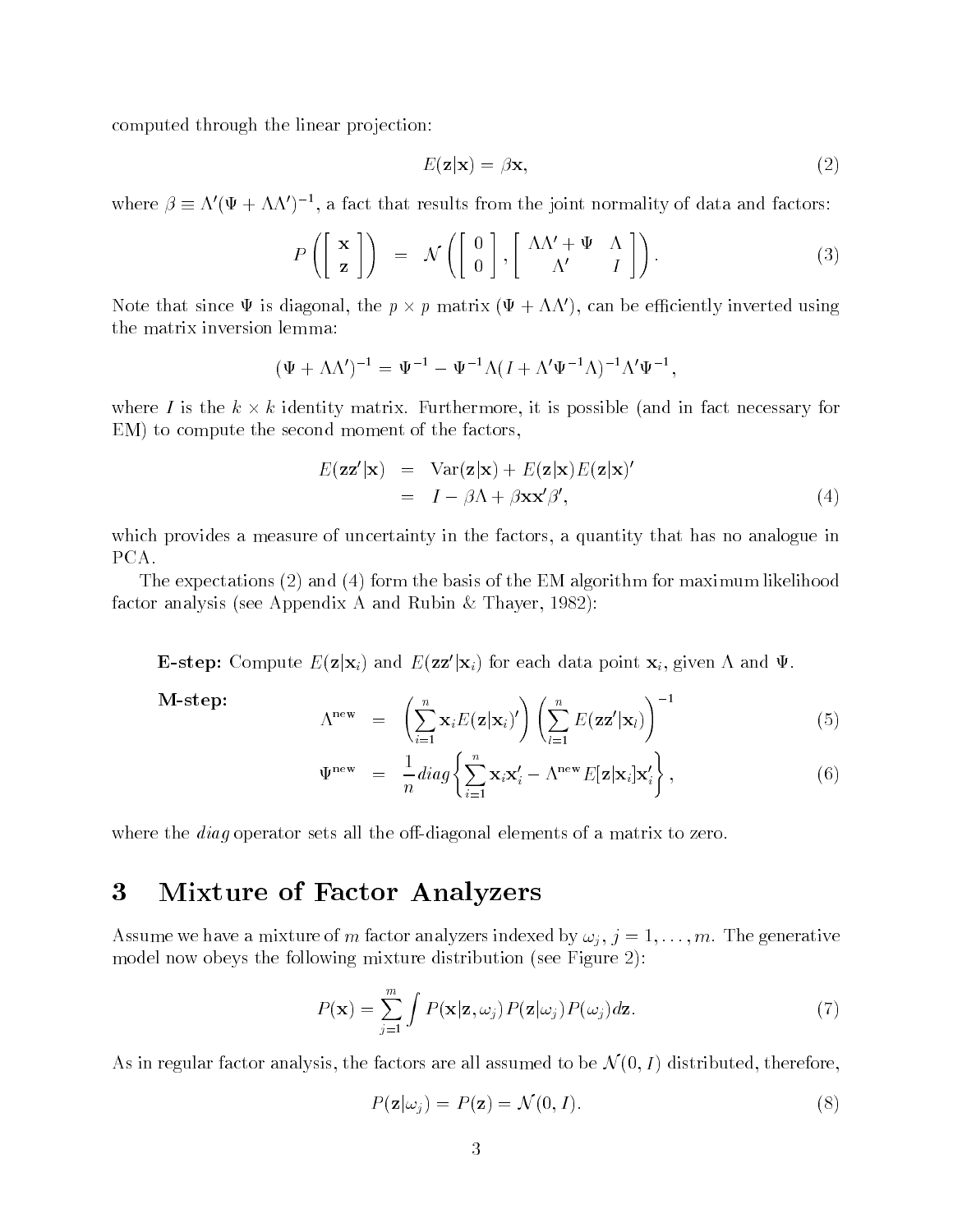

Figure 2: The mixture of factor analysis generative model.

Whereas in factor analysis the data mean was irrelevant and was subtracted before fitting the model, here we have the freedom to give each factor analyzer a different meaning  $\mathbf{r}(\eta)$  , and  $\eta$ allowing each to model the data covariance structure in a different part of input space,

$$
P(\mathbf{x}|\mathbf{z},\omega_j) = \mathcal{N}(\boldsymbol{\mu}_j + \Lambda_j \mathbf{z}, \Psi).
$$
\n(9)

The parameters of this model are  $\{(\mu_j, \Lambda_j)\}_{j=1}^{\infty}, \pi, \Psi\}$ ; the vector  $\pi$  parametrizes the adaptable mixing proportions,  $\pi_j = P(\omega_j)$ . The latent variables in this model are the factors **z** and the mixture indicator variable  $\omega$ , where  $w<sub>i</sub> = 1$  when the data point was generated by  $\omega_i$ . For the E-step of the EM algorithm, one needs to compute expectations of all the interactions of the hidden variables that appear in the log likelihood. Fortunately, the following statements can be easily verified,

$$
E[w_j \mathbf{z} | \mathbf{x}_i] = E[w_j | \mathbf{x}_i] E[\mathbf{z} | \omega_j, \mathbf{x}_i]
$$
\n(10)

$$
E[w_j \mathbf{z} \mathbf{z}' | \mathbf{x}_i] = E[w_j | \mathbf{x}_i] E[\mathbf{z} \mathbf{z}' | \omega_j, \mathbf{x}_i]. \tag{11}
$$

Defining

$$
h_{ij} = E[w_j|\mathbf{x}_i] \propto P(\mathbf{x}_i, \omega_j) = \pi_j \mathcal{N}(\mathbf{x}_i - \boldsymbol{\mu}_j, \Lambda_j \Lambda_j' + \Psi)
$$
(12)

and using equations (2) and (10) we obtain

$$
E[w_j \mathbf{z} | \mathbf{x}_i] = h_{ij} \; \beta_j \; (\mathbf{x}_i - \boldsymbol{\mu}_j), \tag{13}
$$

where  $p_j = \Lambda_j(\Psi + \Lambda_j \Lambda_j)$  . Similarly, using equations (4) and (11) we obtain

$$
E[w_j \mathbf{z} \mathbf{z}' | \mathbf{x}_i] = h_{ij} \left( I - \beta_j \Lambda_j + \beta_j (\mathbf{x}_i - \boldsymbol{\mu}_j) (\mathbf{x}_i - \boldsymbol{\mu}_j)' \beta'_j \right). \tag{14}
$$

The EM algorithm for mixtures of factor analyzers therefore becomes:

**E-step:** Compute  $h_{ij}$ ,  $E[\mathbf{z}|\mathbf{x}_i, \omega_j]$  and  $E[\mathbf{z}\mathbf{z}'|\mathbf{x}_i, \omega_j]$  for all data points i and mixture components  $j$ .

**M-step:** Solve a set of linear equations for  $\pi_j$ ,  $\Lambda_j$ ,  $\mu_j$  and  $\Psi$  (see Appendix B).

The mixture of factor analyzers is, in essence, a reduced dimensionality mixture of Gaussians. Each factor analyzer fits a Gaussian to a portion of the data, weighted by the posterior probabilities,  $h_{ij}$ . Since the covariance matrix for each Gaussian is specified through the lower dimensional factor loading matrices, the model has  $mkp + p$ , rather than  $mp(p + 1)/2$ , parameters dedicated to modeling covariance structure.

<sup>&</sup>lt;sup>1</sup>Note that each model can also be allowed to have a separate  $\Psi$  matrix. This, however, changes its interpretation as sensor noise.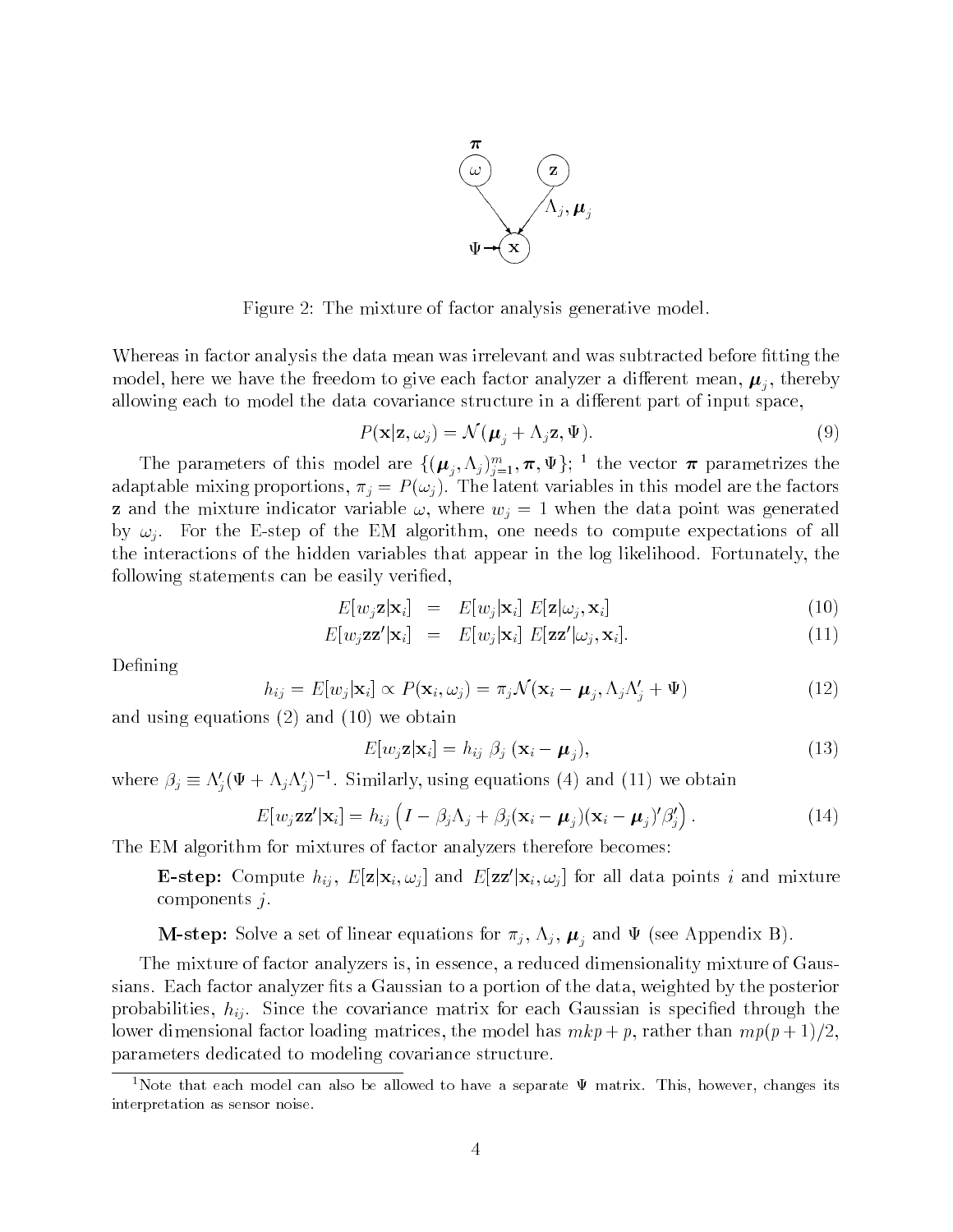#### **Discussion**  $\overline{\mathbf{4}}$

We have described an EM algorithm for fitting a mixture of factor analyzers. Matlab source code for the algorithm can be obtained from ftp://ftp.cs.toronto.edu/pub/zoubin/ mfa.tar.gz. An extension of this architecture to time series data, in which both the factors **z** and the discrete variables  $\omega$  depend on their value at a previous time step, is currently being developed.

One of the important issues not addressed in this note is model selection. In fitting a mixture of factor analyzers the modeler has two free parameters to decide: The number of factor analyzers to use  $(m)$ , and the number of factor in each analyzer  $(k)$ . One method by which these can be selected is cross-validation: several values of  $m$  and  $k$  are fit to the data and the log likelihood on a validation set is used to select the final values. Greedy methods based on pruning or growing the mixture may be more efficient at the cost of some performance loss. Alternatively, a full-fledged Bayesian analysis, in which these model parameters are integrated over, may also be possible.

### Acknowledgements

We thank C. Bishop for comments on the manuscript. The research was funded by grants from the Canadian Natural Science and Engineering Research Council and the Ontario Information Technology Research Center. GEH is the Nesbitt-Burns fellow of the Canadian Institute for Advanced Research.

## A EM for Factor Analysis

The expected log likelihood for factor analysis is

$$
Q = E\left[\log \prod_{i} (2\pi)^{p/2} |\Psi|^{-1/2} \exp\{-\frac{1}{2}[\mathbf{x}_{i} - \Lambda \mathbf{z}]'\Psi^{-1}[\mathbf{x}_{i} - \Lambda \mathbf{z}]\}\right]
$$
  
\n
$$
= c - \frac{n}{2} \log |\Psi| - \sum_{i} E\left[\frac{1}{2}\mathbf{x}'_{i}\Psi^{-1}\mathbf{x}_{i} - \mathbf{x}'_{i}\Psi^{-1}\Lambda \mathbf{z} + \frac{1}{2}\mathbf{z}'\Lambda'\Psi^{-1}\Lambda \mathbf{z}\right]
$$
  
\n
$$
= c - \frac{n}{2} \log |\Psi| - \sum_{i} \left(\frac{1}{2}\mathbf{x}'_{i}\Psi^{-1}\mathbf{x}_{i} - \mathbf{x}'_{i}\Psi^{-1}\Lambda E[\mathbf{z}|\mathbf{x}_{i}] + \frac{1}{2}tr\left[\Lambda'\Psi^{-1}\Lambda E[\mathbf{z}\mathbf{z}'|\mathbf{x}_{i}]\right]\right),
$$

where  $c$  is a constant, independent of the parameters, and  $tr$  is the trace operator.

To re-estimate the factor loading matrix we set

$$
\frac{\partial Q}{\partial \Lambda} = -\sum_{i} \Psi^{-1} \mathbf{x}_{i} E[\mathbf{z} | \mathbf{x}_{i}]' + \sum_{l} \Psi^{-1} \Lambda^{\text{new}} E[\mathbf{z} \mathbf{z}' | \mathbf{x}_{l}] = 0
$$

obtaining

$$
\Lambda^{\text{new}}\left(\sum_{l} E[\mathbf{z}\mathbf{z}'|\mathbf{x}_l]'\right) = \sum_{i} \mathbf{x}_i E[\mathbf{z}|\mathbf{x}_i]'
$$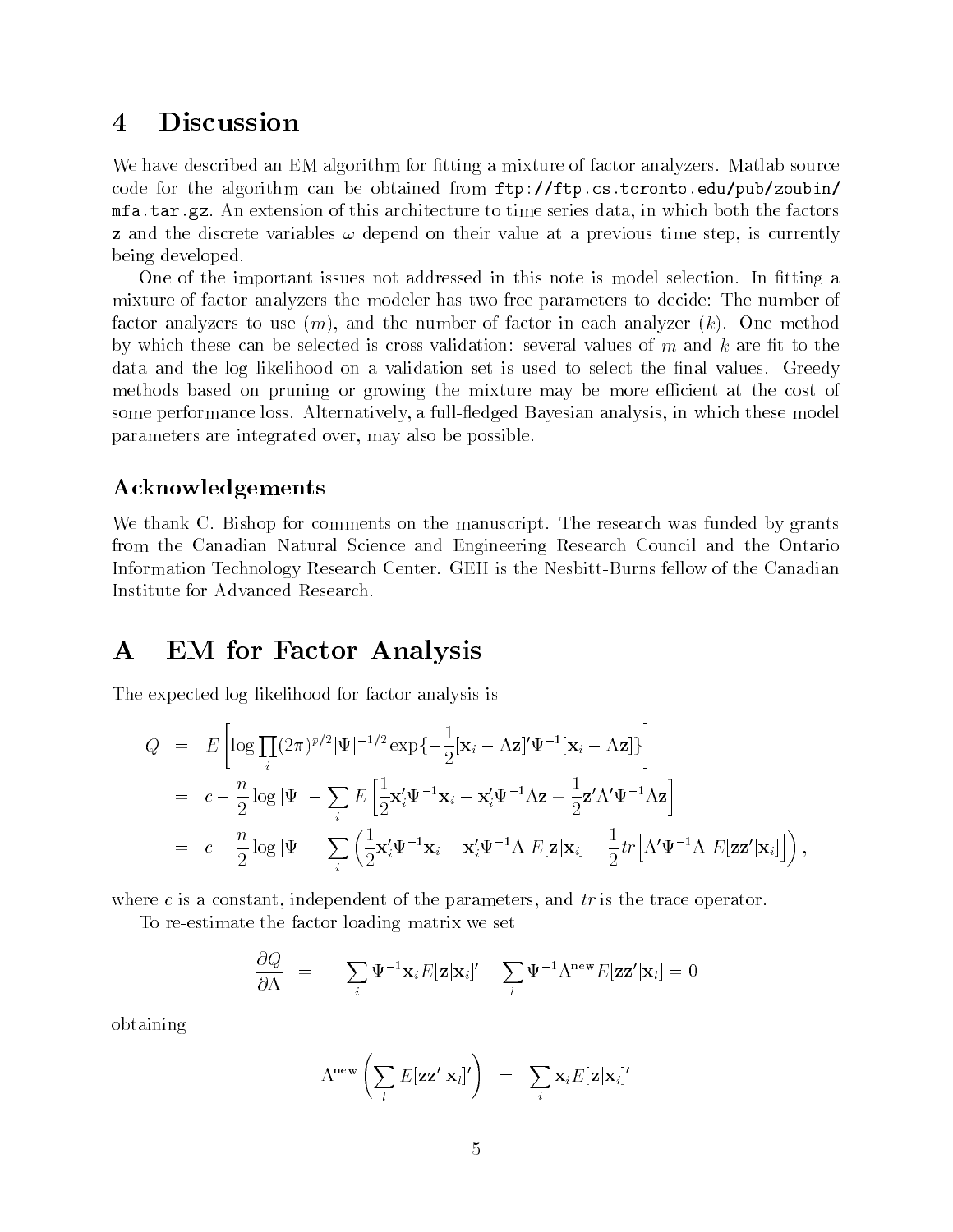from which we get equation (5).

We re-estimate the matrix  $\Psi$  through its inverse, setting

$$
\frac{\partial Q}{\partial \Psi^{-1}} = \frac{n}{2} \Psi^{\text{new}} - \sum_{i} \left( \frac{1}{2} \mathbf{x}_{i} \mathbf{x}_{i}^{\prime} - \Lambda^{\text{new}} E[\mathbf{z} | \mathbf{x}_{i}] \mathbf{x}_{i}^{\prime} + \frac{1}{2} \Lambda^{\text{new}} E[\mathbf{z} \mathbf{z}^{\prime} | \mathbf{x}_{i}] \Lambda^{\text{new}} \right) = 0.
$$

Substituting equation (5),

$$
\frac{n}{2}\Psi^{\text{new}} = \sum_{i} \frac{1}{2} \mathbf{x}_{i} \mathbf{x}'_{i} - \frac{1}{2} \Lambda^{\text{new}} E[\mathbf{z}|\mathbf{x}_{i}] \mathbf{x}'_{i}
$$

and using the diagonal constraint,

$$
\Psi^{\text{new}} = \frac{1}{n} diag \left\{ \sum_{i} \mathbf{x}_{i} \mathbf{x}'_{i} - \Lambda^{\text{new}} E[\mathbf{z} | \mathbf{x}_{i}] \mathbf{x}'_{i} \right\}.
$$

# B EM for Mixture of Factor Analyzers

The expected log likelihood for mixture of factor analysis is

$$
Q = E\left[\log \prod_i \prod_j \left\{ (2\pi)^{p/2} |\Psi|^{-1/2} \exp \{-\frac{1}{2} [\mathbf{x}_i - \boldsymbol{\mu}_j - \Lambda_j \mathbf{z}]'\Psi^{-1} [\mathbf{x}_i - \boldsymbol{\mu}_j - \Lambda_j \mathbf{z}] \} \right\}^{w_j} \right]
$$

To jointly estimate the mean  $\mu_j$  and the factor loadings  $\Lambda_j$  it is useful to define an augmented column vector of factors

$$
\tilde{\mathbf{z}} = \left[ \begin{array}{c} \mathbf{z} \\ 1 \end{array} \right]
$$

and an augmented factor loading matrix  $\pi_j = [\pi_j \ \boldsymbol{\mu}_j]$ . The expected log intentional is then

$$
Q = E\left[\log \prod_{i} \prod_{j} \left\{ (2\pi)^{p/2} |\Psi|^{-1/2} \exp\{-\frac{1}{2} [\mathbf{x}_{i} - \tilde{\Lambda}_{j} \tilde{\mathbf{z}}]^{\prime} \Psi^{-1} [\mathbf{x}_{i} - \tilde{\Lambda}_{j} \tilde{\mathbf{z}}] \} \right\}^{w_{j}}\right]
$$
  
=  $c - \frac{n}{2} \log |\Psi| - \sum_{i,j} \frac{1}{2} h_{ij} \mathbf{x}_{i}^{\prime} \Psi^{-1} \mathbf{x}_{i} - h_{ij} \mathbf{x}_{i}^{\prime} \Psi^{-1} \tilde{\Lambda}_{j} E[\tilde{\mathbf{z}} | \mathbf{x}_{i}, \omega_{j}] + \frac{1}{2} h_{ij} tr \left[ \tilde{\Lambda}_{j}^{\prime} \Psi^{-1} \tilde{\Lambda}_{j} E[\tilde{\mathbf{z}} \tilde{\mathbf{z}}^{\prime} | \mathbf{x}_{i}, \omega_{j}] \right]$ 

where  $c$  is a constant. To estimate  $\Lambda_i$  we set

$$
\frac{\partial Q}{\partial \tilde{\Lambda}_j} = -\sum_i h_{ij} \Psi^{-1} \mathbf{x}_i E[\tilde{\mathbf{z}} | \mathbf{x}_i, \omega_j]' + h_{ij} \Psi^{-1} \tilde{\Lambda}_j^{\text{new}} E[\tilde{\mathbf{z}} \tilde{\mathbf{z}}' | \mathbf{x}_i, \omega_j] = 0.
$$

This results in a linear equation for re-estimating the means and factor loadings,

$$
\left[\Lambda_j^{\text{new}} \boldsymbol{\mu}_j^{\text{new}}\right] = \tilde{\Lambda}_j^{\text{new}} = \left(\sum_i h_{ij} \mathbf{x}_i E[\tilde{\mathbf{z}} | \mathbf{x}_i, \omega_j]' \right) \left(\sum_l h_{lj} E[\tilde{\mathbf{z}} \tilde{\mathbf{z}}' | \mathbf{x}_l, \omega_j]\right)^{-1}
$$
(15)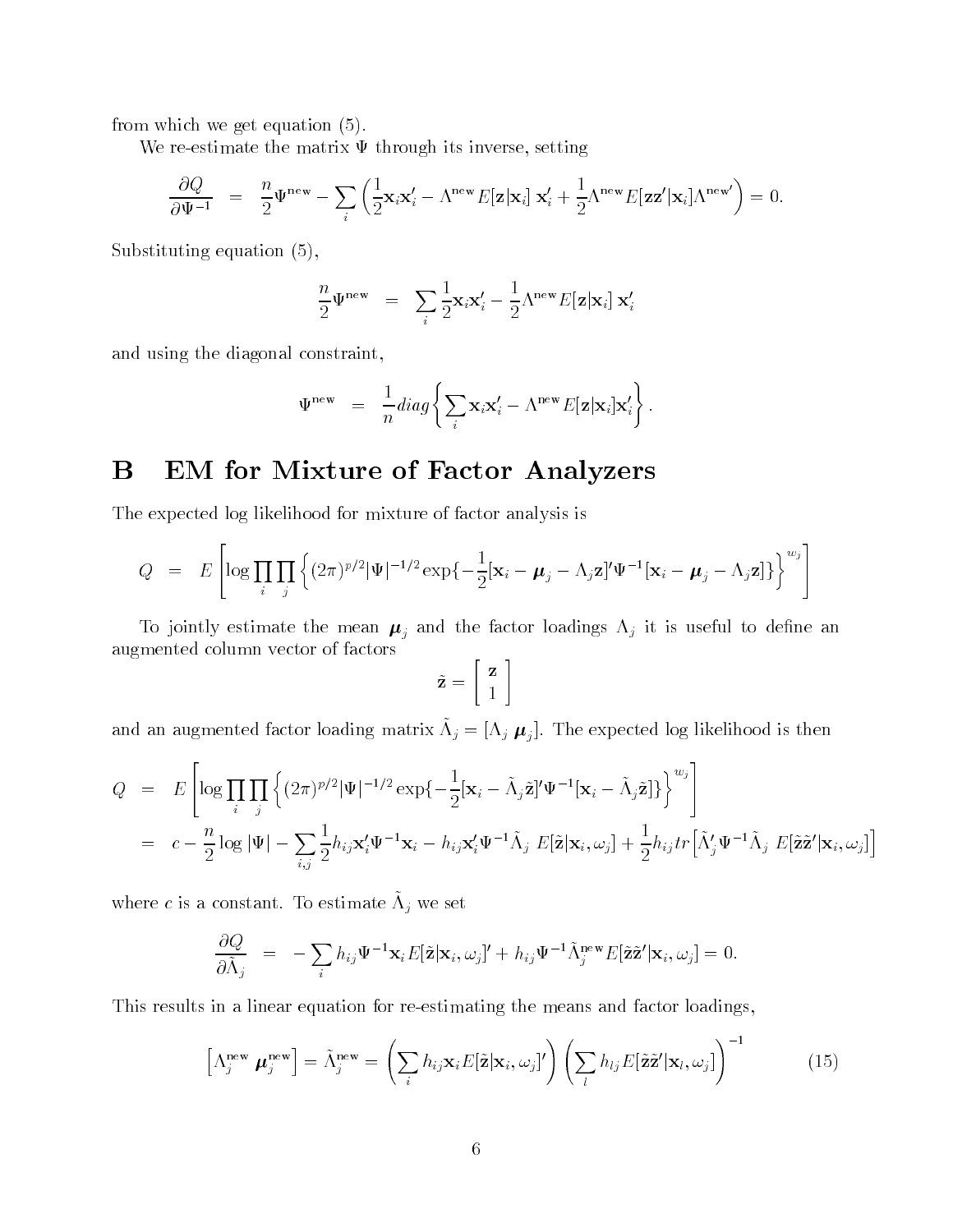where

$$
E[\tilde{\mathbf{z}}|\mathbf{x}_i,\omega_j] = \left[\begin{array}{c} E[\mathbf{z}|\mathbf{x}_i,\omega_j] \\ 1 \end{array}\right]
$$

and

$$
E[\tilde{\mathbf{z}}\tilde{\mathbf{z}}'|\mathbf{x}_l,\omega_j] = \begin{bmatrix} E[\mathbf{z}\mathbf{z}'|\mathbf{x}_l,\omega_j] & E[\mathbf{z}|\mathbf{x}_l,\omega_j] \\ E[\mathbf{z}|\mathbf{x}_l,\omega_j]' & 1 \end{bmatrix}.
$$

We re-estimate the matrix  $\Psi$  through its inverse, setting

$$
\frac{\partial Q}{\partial \Psi^{-1}} = \frac{n}{2} \Psi^{\text{new}} - \sum_{ij} \frac{1}{2} h_{ij} \mathbf{x}_i \mathbf{x}_i' - h_{ij} \tilde{\Lambda}_j^{\text{new}} E[\tilde{\mathbf{z}}] \mathbf{x}_i, \omega_j] \mathbf{x}_i' + \frac{1}{2} h_{ij} \tilde{\Lambda}_j^{\text{new}} E[\tilde{\mathbf{z}} \tilde{\mathbf{z}}' | \mathbf{x}_i, \omega_j] \tilde{\Lambda}_j^{\text{new}} = 0.
$$

 $S$ ubstituting equation (15) for  $\Lambda_j$  and using the diagonal constraint on  $\Psi$  we obtain,

$$
\Psi^{\text{new}} = \frac{1}{n} \operatorname{diag} \left\{ \sum_{ij} h_{ij} \left( \mathbf{x}_i - \tilde{\Lambda}_j^{\text{new}} E[\tilde{\mathbf{z}} | \mathbf{x}_i, \omega_j] \right) \mathbf{x}'_i \right\}.
$$
 (16)

Finally, to re-estimate the mixing proportions we use the definition,

$$
\pi_j = P(\omega_j) = \int P(\omega_j | \mathbf{x}) P(\mathbf{x}) \, d\mathbf{x}.
$$

Since  $h_{ij} = P(\omega_j | \mathbf{x}_i)$ , using the empirical distribution of the data as an estimate of  $P(\mathbf{x})$  we get

$$
\pi_j^{\text{new}} = \frac{1}{n} \sum_{i=1}^n h_{ij}.
$$

## References

- Bregler, C. and Omohundro, S. M. (1994). Surface learning with applications to lip-reading. In Cowan, J. D., Tesauro, G., and Alspector, J., editors, Advances in Neural Information Processing Systems 6, pages 43-50. Morgan Kaufman Publishers, San Francisco, CA.
- Duda, R. O. and Hart, P. E. (1973). Pattern Classification and Scene Analysis. Wiley, New York.
- Everitt, B. S. (1984). An Introduction to Latent Variable Models. Chapman and Hall, London.
- Hinton, G., Revow, M., and Dayan, P. (1995). Recognizing handwritten digits using mixtures of Linear models. In Tesauro, G., Touretzky, D., and Leen, T., editors, Advances in Neural Information Processing Systems 7, pages 1015-1022. MIT Press, Cambridge, MA.
- Hinton, G. E., Dayan, P., and Revow, M. (1996). Modeling the manifolds of Images of handwritten digits. Submitted for Publication.